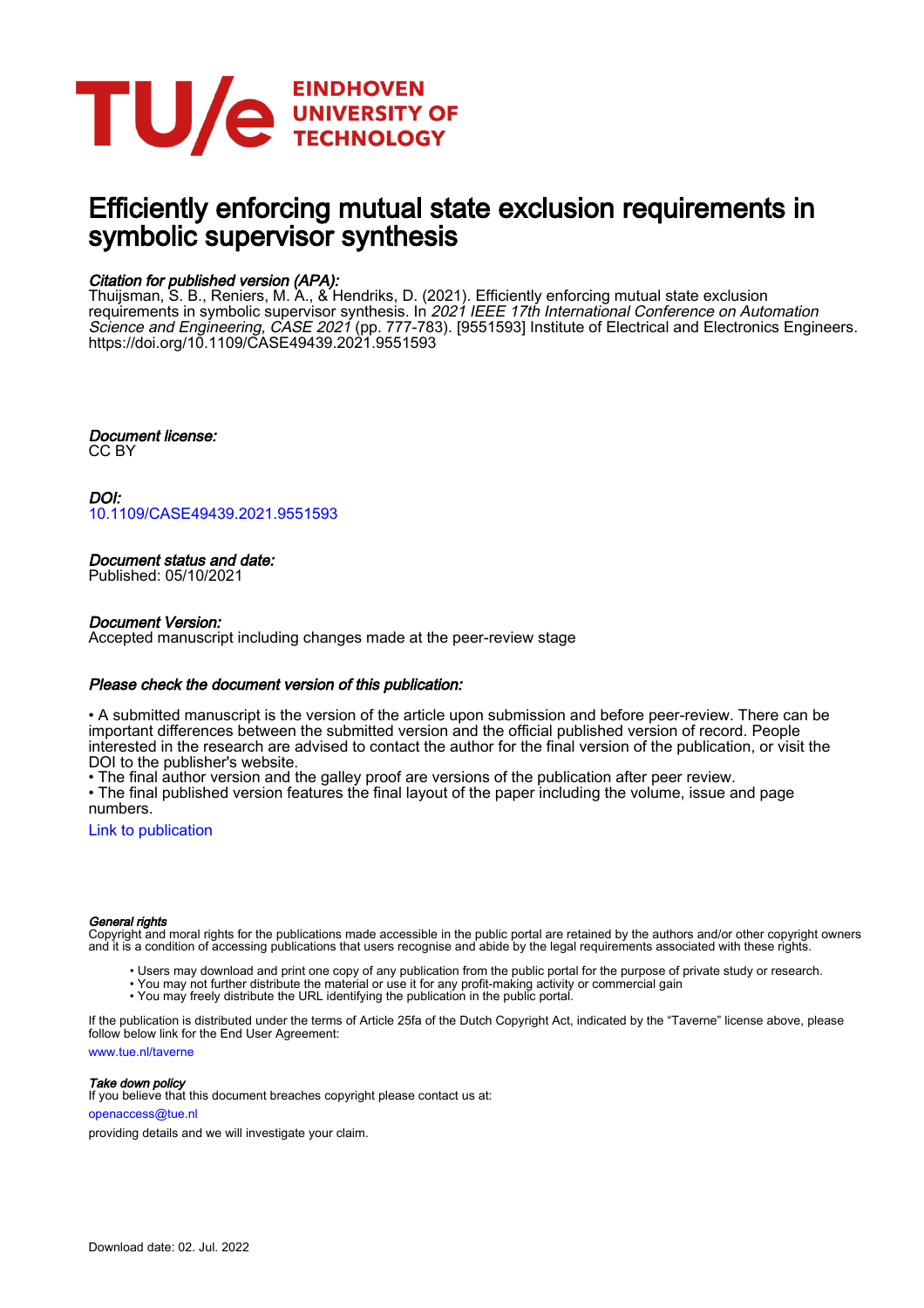©2019 IEEE. Personal use of this material is permitted. Permission from IEEE must be obtained for all other uses, in any current or future media, including reprinting/republishing this material for advertising or promotional purposes, creating new collective works, for resale or redistribution to servers or lists, or reuse of any copyrighted component of this work in other works.

# Efficiently enforcing mutual state exclusion requirements in symbolic supervisor synthesis

Sander Thuijsman, Michel Reniers, and Dennis Hendriks

*Abstract*— Given a model of an uncontrolled system and a requirement specification, a supervisory controller can be synthesized so that the system under control adheres to the requirements. There are several ways in which informal behavioral safety requirements can be formalized, one of which is using mutual state exclusion requirements. In current implementations of the supervisor synthesis algorithm, synthesis may be inefficient when mutual state exclusion requirements are used. We propose a method to efficiently enforce these requirements in supervisor synthesis. We consider symbolic supervisor synthesis, where Binary Decision Diagrams are used to represent the system. The efficiency of the proposed method is evaluated by means of an industrial and academic case study.

#### I. INTRODUCTION

<span id="page-1-1"></span>A challenge in control software development is satisfying the ever-increasing demand for quality, performance, and safety. As a result, the control software becomes progressively complex to design. Traditionally, the requirements for the software are specified informally, and the engineers try to manually design a controller that satisfies the requirements. This is a time-consuming and error-prone task. To tackle this issue, supervisory control theory [1] can be applied, which provides a framework to control discrete-event systems. In this framework a plant model is used to define all possible system behavior. Additionally, a formal requirement specification is constructed to define what plant behavior is allowed or not. With these inputs, a *supervisory controller* can be computed algorithmically (*synthesized*) so that it restricts the plant's behavior in accordance with the specification.

Some examples where supervisory control theory is applied to controller design are; Theme park vehicles in [2], a patient support table of a magnetic resonance imaging scanner in [3], and a waterway lock and movable bridge combination in [4]. Despite the advantages of applying this technique, and the examples thereof shown in case studies, industrial acceptance is scarce. [5] points to *state space explosion* as one of the barriers to industrial acceptance. When the size of the system grows, the time- and space (memory) required for synthesis grows exponentially. This is often mitigated by splitting the problem in smaller subproblems, e.g., in modular synthesis [6]. Another state of the art approach to mitigate state space explosion is symbolically

Sander Thuijsman (s.b.thuijsman@tue.nl) and Michel Reniers are with the Department of Mechanical Engineering, Eindhoven University of Technology, Eindhoven, The Netherlands.

representing the system using Binary Decision Diagrams (BDDs) [7]–[12]. This paper investigates a method to improve the efficiency of this symbolic approach.

We use CIF [13] as part of the Eclipse Supervisory Control Engineering Toolkit (Eclipse ESCET™) to model plants and requirements and symbolically synthesize a supervisor<sup>[1](#page-1-0)</sup>. In CIF, requirements can be specified in three ways:

- *requirement automata*, prescribing allowed behavior as sequences of events.
- *mutual state exclusion*, forbidding a particular combination of states to be reached.
- *state-transition exclusion*, requiring an event to be disabled for a given combination of states.

The latter two requirement types are discussed in [14]. These are also the requirement types that we consider in this paper.

One can imagine that a particular informal requirement, can be modeled in multiple ways using the different options described above. We provide an example.

*Example:* We consider two traffic lights, each is regulating the traffic for their road at a two-way intersection. The plant behavior can be modeled by two automata, given in Fig. [1.](#page-2-0)

The informal requirement is that the traffic lights should not be green at the same time, as this may result in a collision. This requirement can be formalized by a requirement automaton, given in Fig. [2.](#page-2-1)

Alternatively, the requirement specification can be given by a mutual state exclusion requirement:

#### not(LightA.Green and LightB.Green)

As another option, the modeler may give two statetransition exclusion requirements, specifying that one light can only be turned green if the other light is red:

> green\_A needs LightB.Red  $green$ - $B$  needs LightA.Red

Through general usage of CIF, it has been noticed empirically that the manner in which the requirements are modeled can impact the efficiency of performing supervisor synthesis, even if they represent the same informal requirement specification and the same controlled behavior is achieved. Notably the usage of mutual state exclusion requirements would lead to computations that required a lot of time and memory. Consequently, this type of requirement specification was sometimes avoided when modeling larger systems. This can be observed in, e.g., the model in [4].

For the purpose of modeling ease and model clarity, in a number of cases it might be useful to use mutual state

Research leading to these results has received funding from the EU ECSEL Joint Undertaking under grant agreement nº 826452 (project Arrowhead Tools) and from the partners national programs/funding authorities.

Dennis Hendriks is with ESI (TNO), Eindhoven, The Netherlands.

<span id="page-1-0"></span><sup>&</sup>lt;sup>1</sup>The ESCET toolset and documentation is open source and freely available at <https://www.eclipse.org/escet/>. 'Eclipse', 'Eclipse ESCET' and 'ESCET' are trademarks of Eclipse Foundation, Inc.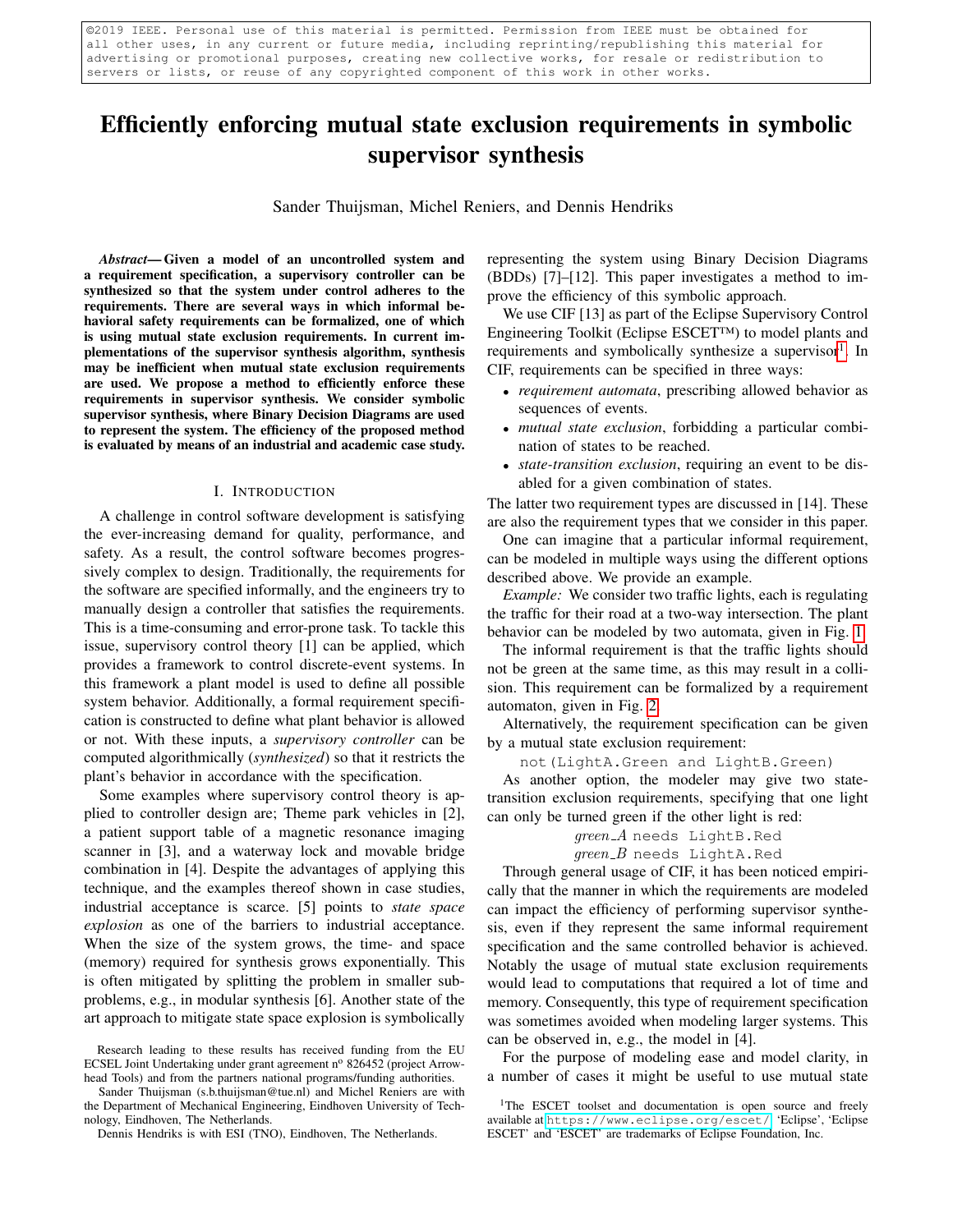

<span id="page-2-0"></span>Fig. 1. Traffic light plant automata



<span id="page-2-1"></span>Fig. 2. Traffic light requirement automaton

exclusion requirements. For the traffic light example above, the mutual state exclusion requirement is arguably the most straightforward formalization of the informal requirement specification. Ideally, the usage of mutual state exclusion requirements would not be penalized by a higher computational effort of synthesis. This introduces the problem statement discussed in this paper: How can mutual state exclusion requirements be enforced (more) efficiently in symbolic supervisor synthesis? Our answer to this question is structured as follows: In Section [II](#page-2-2) the preliminaries are provided on Extended Finite Automata (EFA), requirement specification, and symbolic supervisor synthesis. We introduce a method to convert mutual state exclusion requirements to statetransition exclusion requirements in Section [III.](#page-3-0) This method is evaluated for an industrial and an academic case study in Section [IV.](#page-4-0) Concluding remarks are given in Section [V.](#page-7-0)

#### *A. Related work*

[15] and [16] investigate finding a partitioning of BDDs to represent transition relation systems to reduce time effort of reachable state computation. [17] extracts verification constraints from circuits and properties and exploits them to efficiently perform symbolic model checking algorithms. In the above works some of the principles about transition systems and BDDs are common with what we discuss here. However, they do not consider the enforcement of requirements through supervisor synthesis. Also, we already mentioned some works on symbolic supervisor synthesis, [9]– [12]. However, none of these works specifically investigate efficient enforcement of mutual state exclusion requirements.

#### II. PRELIMINARIES

<span id="page-2-2"></span>In this section we first introduce EFA and their symbolic version. Next, we formalize the specification of requirements. Finally, we discuss symbolic supervisor synthesis.

#### *A. Automata*

We consider an EFA *A* defined as *8-tuple*

$$
A = (L, D, \Sigma, T, L_0, D_0, L_m, D_m)
$$

where L is the domain of locations,  $D = D^1 \times ... \times D^p$  is the domain of variables and  $\Sigma$  is the set of events, usually called the alphabet. The alphabet is split into two disjoint subsets;  $\Sigma_c$  and  $\Sigma_u$  representing controllable and uncontrollable events respectively.  $L_0$  is the set of possible initial locations,  $D_0 = D_0^1 \times ... \times D_0^p$  is the set of possible initial variable values,  $L_m$  is the set of marked locations, and  $D_m$  is the set of marked variable values.  $T$  is a set of transitions where a transition t is defined as *5-tuple*

$$
t=(l_o,l_t,\sigma,\gamma,\upsilon)
$$

where  $l_o$  and  $l_t$  are the origin and target location in  $L, \sigma$  is an event in  $\Sigma$ ,  $\gamma$  :  $D \rightarrow \{false, true\}$  is the guard evaluation function and  $v: D \to D$  is the update function that assigns new values to the variables.

 $L(A)$  denotes the language/behavior of automaton A.  $A_1||A_2$  denotes the synchronous composition of automata  $A_1$  and  $A_2$  [18]. The *state* of the EFA consists of the current automaton location and the value of each of the variables as a pair  $(l, d) \in L \times D$ . Consequently the initial states are pairs from  $L_0 \times D_0$  and the marked states are pairs from  $L_m \times D_m$ .

As noted in the introduction, we perform *symbolic* supervisor synthesis, i.e., a symbolic representation of the EFA is constructed to perform synthesis on. The symbolic representation makes use of predicates that can be represented by BDDs. Therefore, we will consider performing synthesis on a *Symbolic EFA (SEFA)* defined as a *5-tuple*

$$
A_S = (X, \Sigma, E, X_0(X), X_m(X))
$$

in which  $X$  is the set of symbols representing the automaton locations and the variables declared in that automaton. The state is defined by a valuation of these symbols.  $\Sigma$  is the alphabet.  $X_0$  and  $X_m$  are predicates over the symbols that respectively represent the initial and marked states. Note that for a predicate  $P(X)$  we may simply write P when the used set of symbols is clear from the context. E is the set of *edges*, with edge *e* defined as *triple*:  $e = (\sigma, g(X), u(X, X^+)),$ where  $\sigma$  is an event, q is a guard predicate, expressing from what states the event may occur, and  $u$  is an update predicate over current state symbols and *new state symbols*  $X^+$  =  ${x^+|x \in X}$ , representing what state will be reached when the edge occurs from a particular current state. In this way, an edge  $e$  may correlate to multiple transitions in  $T$ . [19] discusses construction of an SEFA from a (set of) EFA.

*Example:* For the traffic light plant model given in Sec-tion [I,](#page-1-1) the set of symbols would be  $\{LightA, LightB\}.$ The initial state predicate would be LightA.Red ∧ LightB.Red, where LightA.Red expresses that symbol LightA is valued Red. The SEFA edge for LightA turning green is given by  $(green_A, LightA, Red,$ LightA<sup>+</sup>.Green  $\wedge$  LightB<sup>+</sup> =LightB).

#### *B. Requirements*

A mutual state exclusion requirement  $I$  is an expression defining a predicate over states in  $X$  that always needs to hold in the controlled system. A state-transition exclusion requirement is defined by  $J \Rightarrow t$ , where J is an expression defining a predicate over states in  $X$  that needs to hold in the controlled system for transition  $t$  to occur. Examples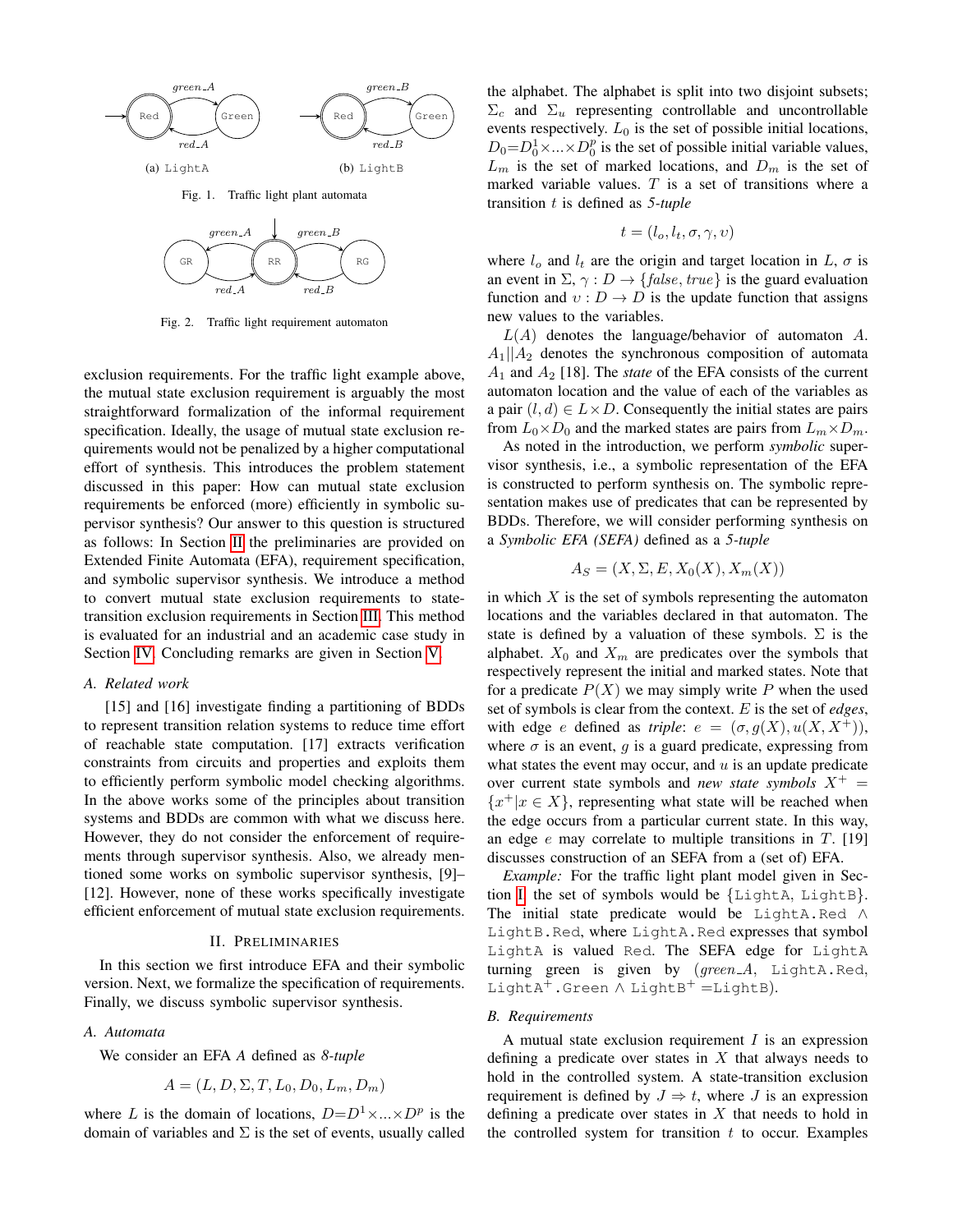for these requirement types are provided in the introduction. The modeler may define multiple mutual state- and statetransition exclusion requirements. Even though we define the safe states or states from which the transition is allowed to occur, we call it an 'exclusion' requirement because it is a restriction on the plant behavior.

In this paper we will regard *state-edge exclusion requirements*, essentially a set of state-transition exclusion requirements for all transitions  $t$  that pertain to an edge e. In this case we will write  $J \Rightarrow e$  directly. We will refer to the set of all mutual state exclusion requirements as *MS*, and to the set of all state-edge exclusion requirements as *SE*. For simplicity we will consider specifications that do not contain any requirement automata. Enforcing the requirements expressed by automata in supervisor synthesis is well known [1], [18], [20].

#### *C. Symbolic Supervisor Synthesis*

The purpose of applying supervisor synthesis is to generate a supervisor automaton such that the synchronous product between the plant automaton and supervisor is *safe*, *nonblocking*, *controllable*, and *maximally permissive*. Safe means that the requirements always are adhered to. Nonblocking indicates that from every reachable state, a marked state can be reached. Controllable means that when the plant can execute an uncontrollable transition, this transition can also be executed in the synchronous product between supervisor and plant. In other words, the supervisor does not stop any uncontrollable events from occurring. Maximally permissive says that these properties are ensured without disabling any events that don't strictly need to be disallowed.

In Algorithm [1](#page-3-1) a supervisor synthesis algorithm is presented. This synthesis algorithm is based on the algorithm introduced in [20]. The application of BDDs in this algorithm is studied in [21], [22]. We have split up the algorithm over multiple algorithms to enable reuse of parts later.

In the synthesis algorithm, first requirements are applied by Algorithm [2.](#page-3-2) In this algorithm, a safe state predicate P is computed by first taking the conjunction of all mutual state exclusion requirements. This predicate returns true only for states for which all mutual state exclusion requirements hold. As a convention we will use that the empty-conjunction is true. Next, the state-edge exclusion requirements are enforced by computing a safe state predicate and safe edges in Algorithm [3.](#page-4-1) When these requirements consider edges with controllable events, the guard can simply be strengthened by taking the conjunction with the predicate, so that the edge only occurs when the requirement holds. This is not possible when the edge is labeled by an uncontrollable event. In that case, the safe state predicate is modified to exclude states from which the edge can take place, but the state-edge exclusion requirement does not hold. The predicate  $g \to J$ specifies the states where the state-exclusion requirement is adhered to, where '→' denotes logical implication.

Algorithm [1](#page-3-1) iteratively calculates a set of nonblocking states N, followed by a set of bad states B. Only the safe edges with strengthened guards computed in Algorithm

#### <span id="page-3-1"></span>Algorithm 1 SS (Supervisor Synthesis)

**Input:** Plant SEFA  $A_S = (X, \Sigma, E, X_0, X_m)$ , mutual state exclusion requirements *MS*, state-edge exclusion requirements *SE*

#### **Output:** Supervisor SEFA S

1:  $(N, E_S)$  = applyRequirements $(MS, SE, E)$ 2: repeat 3:  $N' = N$ 4:  $N = BRS(N, E<sub>S</sub>, X<sub>m</sub>)$ 5:  $B = BRS(\text{true}, \{(\sigma, g, u) \in E | \sigma \in \Sigma_u\}, \neg N)$ 6:  $N = N \wedge \neg B$ 7: **until**  $N = N'$ 8: for all  $(\sigma, g, u) \in E_S$  with  $\sigma \in \Sigma_c$ 9:  $g(X) = g(X) \wedge \exists_{X^+} [N(X^+) \wedge u(X, X^+)]$ 10: end 11:  $S = (X, \Sigma, E_S, X_0 \wedge N, X_m \wedge N)$ 

<span id="page-3-2"></span>

| <b>Algorithm 2</b> applyRequirements                      |
|-----------------------------------------------------------|
| Input: Mutual state exclusion requirements MS, state-edge |
| exclusion requirements $SE$ , edges $E$                   |
| <b>Output:</b> Safe state predicate $P$ , safe edges $E$  |
| 1: $P = \bigwedge_{I \in MS} I$                           |
| 2: $(P, E)$ = applyEdgeRequirements $(P, E, SE)$          |
|                                                           |

[3](#page-4-1) will be considered in the supervisor synthesis. N is initiated with the safe states found by Algorithm [2.](#page-3-2) The calculation to obtain  $N$  and  $B$  is done by the means of a backward reachability search, given in Algorithm [4.](#page-4-2) This search is performed on the predicates by using the existential quantification operator [22], [23]. The bad states are removed from N. The removal of these states can induce other states to become blocking. Therefore, the algorithm repeats these steps until the fixpoint is reached, i.e., no further bad states get removed. Next, the guards of the edges labeled by controllable events are strengthened such that the guard can only be true when the nonblocking predicate is true for the state that is reached after taking the edge. Finally, the supervisor SEFA is constructed. The conjunction is taken between the initial state predicate and the nonblocking predicate, so that the supervised system is only initialized in nonblocking states. The supervised system will remain in nonblocking states, as the strengthened guards prevent transitions from nonblocking to bad states.

## <span id="page-3-0"></span>III. CONVERSION OF MUTUAL STATE EXCLUSION REQUIREMENTS TO STATE-EDGE EXCLUSION REQUIREMENTS

As stated in the introduction, it has been found empirically that synthesis on models containing state exclusion requirements was inefficient, and therefore they are sometimes manually converted to state-edge exclusion requirements. From practice it has been found that this can solve the inefficiency problem. Therefore this is also the direction in which we seek our solution; we convert the state exclusion requirements to state-edge exclusion requirements. For practical reasons we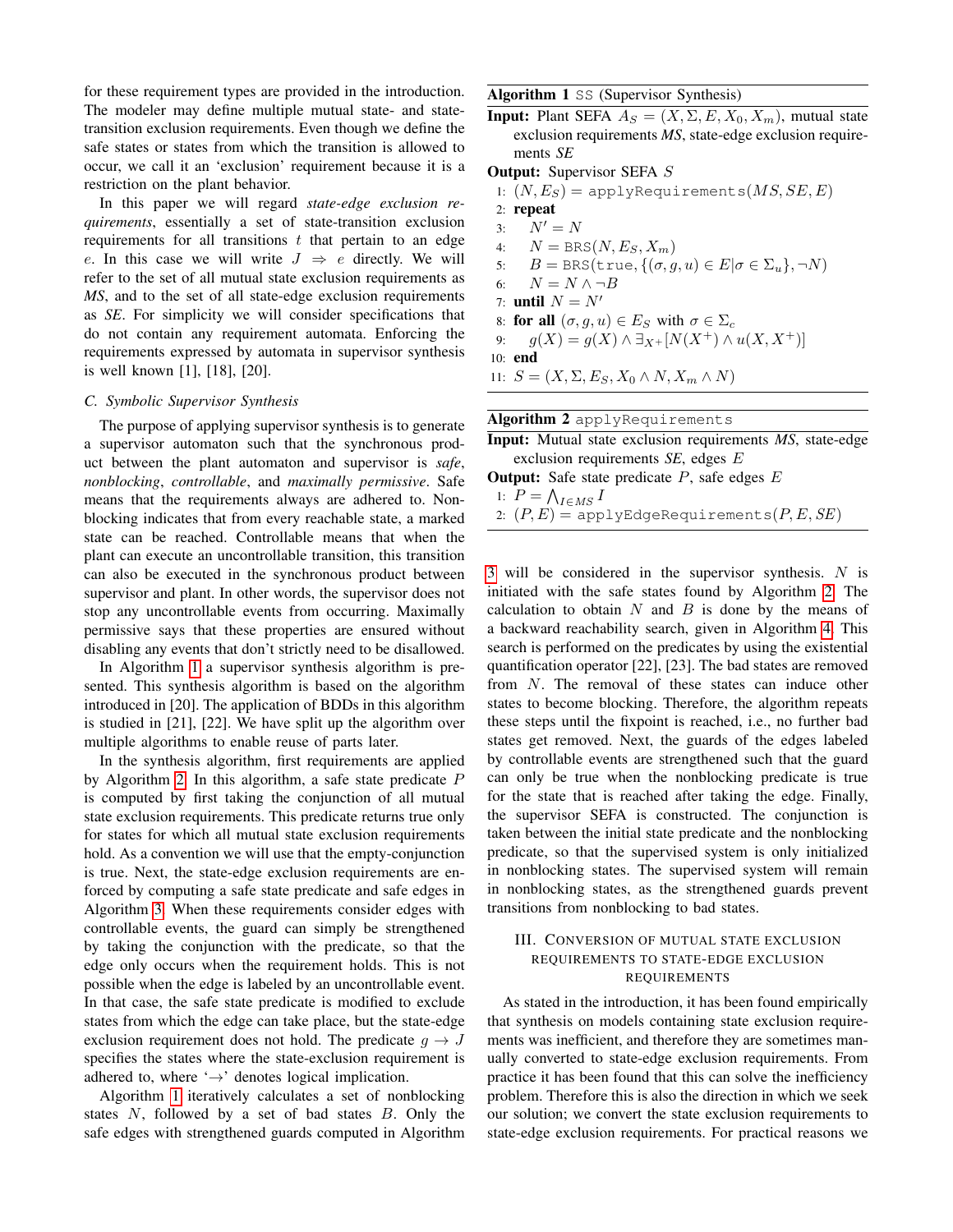#### <span id="page-4-1"></span>Algorithm 3 applyEdgeRequirements

**Input:** State predicate  $P$ , edges  $E$ , state-edge exclusion requirements *SE*

**Output:** Safe state predicate  $P$ , safe edges  $E$ 1: for all  $(\sigma, g, u) \in E$ ,  $(J \Rightarrow (\sigma, g, u)) \in SE$ 2: if  $\sigma \in \Sigma_c$ 3:  $g = g \wedge J$ 4: else

5:  $P = P \wedge (q \rightarrow J)$ 6: end if 7: end for

#### <span id="page-4-2"></span>Algorithm 4 BRS (Backward Reachability Search)

**Input:** Restriction predicate  $P_r$ , edges  $E$ , start predicate  $\overline{P}$ **Output:** Coreachable predicate  $P'$ 

1: repeat 2:  $P' = P$ 3:  $P'(X) = P_r(X) \wedge (P(X) \vee \bigvee_{(\sigma,g,u) \in E} \exists_{X^+} [P(X^+) \wedge$  $g(X) \wedge u(X, X^+))$ 4: **until**  $P' = P$ 

do so automatically rather than manually.

In Algorithm [5](#page-4-3) the mutual state exclusion requirements are first converted into state-edge exclusion requirements. This is done by iterating over all the mutual state exclusion requirements and edges. For each edge and mutual state exclusion requirement a predicate  $R$  is constructed that expresses the states from which the edge can be performed and the requirement holds after executing the edge. In the controlled behavior, the edge can only be performed from the states indicated by  $g \wedge I$ , because states where I does not hold are not reached by a safe supervisor. In all cases that the edge can be performed,  $R$  must hold so that a safe state is reached. In line 4 it is checked whether there are any states for which this does not hold. If that is the case, a state-edge exclusion requirement is added that requires  $R$  to hold for the edge to occur. Next, the initial state predicate is modified so that all mutual state exclusion requirements hold in the initial state. Thus, the system starts in a safe state, and does not leave the safe states as a result of the generated state-edge exclusion requirements. The generated and existing state exclusion requirements are applied in line 10, in the same manner as Algorithm [2.](#page-3-2)

In Algorithm [1,](#page-3-1) we can substitute line 1 with the following line, to apply the introduced efficient enforcement of the requirements:

1:  $(N, E_S, X_0)$  = applyRequirements Efficient  $(MS,$  $SE, E, X_0$ 

After this substitution, the behavior of the controlled system, i.e. synchronous composition between plant and synthesized supervisor, remains the same:

*Theorem 1:*  $L(SS'(A_S, MS, SE)||A_S) = L(SS(A_S, MS,$  $\left| \mathcal{S}E \right| \left| \mathcal{A}_S \right|$ , where SS' is Algorithm [1](#page-3-1) with line 1 substituted as indicated above.

<span id="page-4-3"></span>Algorithm 5 applyRequirementsEfficient

Input: Mutual state exclusion requirements *MS*, state-edge exclusion requirements *SE*, edges  $E$ , initial states  $X_0$ 

- **Output:** Safe state predicate  $P$ , safe edges  $E$ , safe initial states  $X_0$
- 1: for all  $I \in MS$
- 2: for all  $(\sigma, q, u) \in E$
- 3:  $R(X) = \exists_{X^+} [I(X^+) \wedge g(X) \wedge u(X, X^+)]$
- 4: **if**  $(g \land I \to R) \neq \text{true}$
- 5:  $SE = SE \cup \{R \Rightarrow (\sigma, q, u)\}$
- 6: end if
- 7: end for
- 8: end for
- 9:  $X_0 = X_0 \wedge \bigwedge_{I \in MS} I$
- 10:  $(P, E)$  = applyEdgeRequirements(true, E, SE)

#### IV. EXPERIMENTS

<span id="page-4-0"></span>We perform some experiments to evaluate the new method. In Section [IV-A](#page-4-4) we discuss how the computational effort is measured, and some relevant settings for the synthesis algorithm that were used for the experiments. Then we introduce an industrial and academic case study in Sections [IV-B](#page-5-0) and [IV-C](#page-6-0) respectively<sup>[2](#page-4-5)</sup>. For both case studies we perform measurements to express the computational effort for the current *baseline* method (SS using Algorithm [2\)](#page-3-2) and the introduced *converted* method (SS' using Algorithm [5\)](#page-4-3).

#### <span id="page-4-4"></span>*A. Measuring computational effort*

For symbolic supervisor synthesis, the computational effort can be expressed by *peak used BDD nodes* and *BDD operation count* [21]. The first metric is the maximal combined size of all BDDs during synthesis. Computer memory is always finite, so this is the main limiting factor for successful synthesis. The second metric is the number of times a recursive call is made to any BDD operation, indicating the time effort. These metrics allow measuring computational effort in a deterministic, platform-independent way and include no overhead in their measurements, opposed to more traditional metrics such as computer memory usage and wall-clock time. Performing synthesis with constant parameter settings results in the same result each time for the BDD-based metrics.

The BDD variable order and the order in which the edges are iterated over in the for loops have a large impact on the computational effort of a particular synthesis [21], [22]. The variable and edge order influence the synthesis efficiency that is found when comparing the two methods. I.e., if for both methods the same variable and edge order are used, a relative difference in effort can be computed. This relative difference can be different for different variable and edge orders. Note that the variable- and edge order only influence the computational effort of a synthesis, the resulting supervisor is not affected. Therefore, the experiments are executed as follows. 10 random variable orders and 10

<span id="page-4-5"></span><sup>2</sup>The used CIF models are available here: [https://github.com/](https://github.com/sbthuijsman/CASE21_enforce_requirements) [sbthuijsman/CASE21\\_enforce\\_requirements](https://github.com/sbthuijsman/CASE21_enforce_requirements)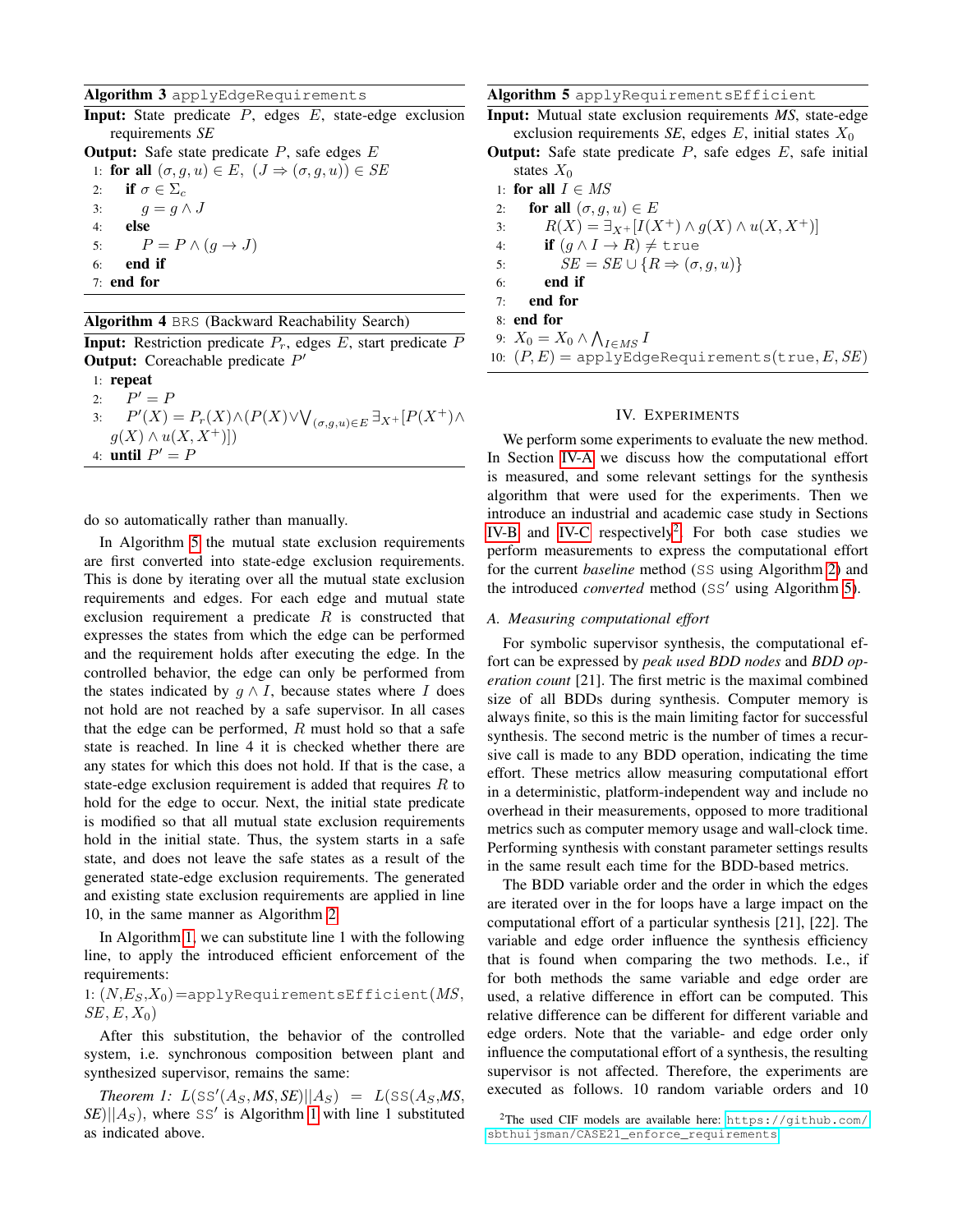

<span id="page-5-1"></span>Fig. 3. Computational effort results lithography machine initialization

random edge orders are computed. For each combination of these, synthesis is performed for both methods, so 200 experiments per model. The efficiency of the method is evaluated by comparing the average results. Variable ordering heuristics FORCE and sliding window [21] are applied to the randomly generated variable orders, as this is the most realistic usage circumstance.

The authors note that CIF has some functionality to simplify the guard expressions in the resulting supervisor. For example when the supervisor guard is exactly the same as the plant guard, the supervisor guard for this edge can be 'true' as this results in the same behavior in the controlled system. Such simplifications can make the supervisor guard restrictions more readable. They however do require computational effort and are performed in none of the experiments that we present to enable proper quantitative comparisons between the results. The supervisor guards are thus computed as presented in Algorithm [1.](#page-3-1)

#### <span id="page-5-0"></span>*B. Lithography machine initialization*

[24] discusses an approach for initialization and termination of flexible manufacturing systems. In this approach a discrete-event model represents the system in a modular manner. Constraints can be enforced, and the existence of successful initialization and termination sequences under these constraints can be proven from any state. [24] includes an industrial use case on lithography machines. These machines are used in the semiconductor industry to manufacture integrated circuits. In [24], existing machine artifacts are used as the modular specification, which are converted into a network of automata in CIF.

We present the results of a case study on the industrial lithography initialization model. [24] also constructed a termination model, for which the results are practically the same. The complete model is much too large to perform (monolithic) synthesis. Therefore a partial model is constructed in [24]. This model is specified in CIF by 16 automata, the product of their number of states (worstcase state space size) is  $1.85 \cdot 10^{16}$ . There are 51 mutual state exclusion requirements, each requirement being an expression that refers to two automata. Applying Algorithm [5](#page-4-3) results in generation of 74 state-edge exclusion requirements.



Fig. 4. BDD evolution lithography machine initialization

<span id="page-5-2"></span>TABLE I BDD OPERATIONS FOR SYNTHESIS PROGRESSION

<span id="page-5-3"></span>

| Progression of synthesis | <b>BDD</b> operations |            |
|--------------------------|-----------------------|------------|
| Finished applying        | baseline              | 171448     |
| requirements             | converted             | 1001676    |
| Finished computing       | baseline              | 75 040 338 |
| nonblocking predicate    | converted             | 11058198   |
| Finished synthesis       | baseline              | 75920257   |
|                          | converted             | 11 156 718 |

The experiments are performed as discussed in Section [IV-A.](#page-4-4) The results are shown in Fig. [3.](#page-5-1) Of each synthesis the computational effort is shown using the BDD metrics on a logarithmic scale. Quite some variance can be observed as a result of the random variable- and edge orders. Nevertheless, it can be concluded from the results that for this model the introduced method, where the mutual state exclusion requirements are converted into state-edge exclusion requirements, has a beneficial influence on the computational effort. Each synthesis where Algorithm [5](#page-4-3) was applied instead of Algorithm [2](#page-3-2) required less memory, and for almost all syntheses less time as well. The mean computational effort of the syntheses is reduced by a factor 2.4 (from  $8.9 \cdot 10^4$ ) to  $3.7 \cdot 10^4$ ) for peak BDD nodes, and a factor 5.4 (from  $6.3 \cdot 10^7$  to  $1.2 \cdot 10^7$ ) for BDD operation count.

We study how this reduction in effort is achieved by the new method. For this we use Fig. [4.](#page-5-2) This image shows how the combined size of all BDDs evolves during synthesis. This is constructed from measurements on the lithography initialization model with the variable- and edge orders chosen such that the effort is close to the mean for both the baseline and converted method found previously. The metrics that we use, peak used BDD nodes and BDD operation count, are the maxima along both axes in this figure. Some vertical lines are drawn that indicate progression points in the synthesis algorithm. These are detailed in Table [I.](#page-5-3)

As expected, the new method takes longer to apply the requirements as this includes performing the conversion too. However this effort is won back in the calculation of the nonblocking and guards predicates. Because of the conversion, not all the state exclusion requirements are in the nonblocking predicate, but rather in the guards of the edges. Even though the nonblocking predicate might express a larger set of states, the required space to express it (number of BDD nodes) is smaller. This is beneficial,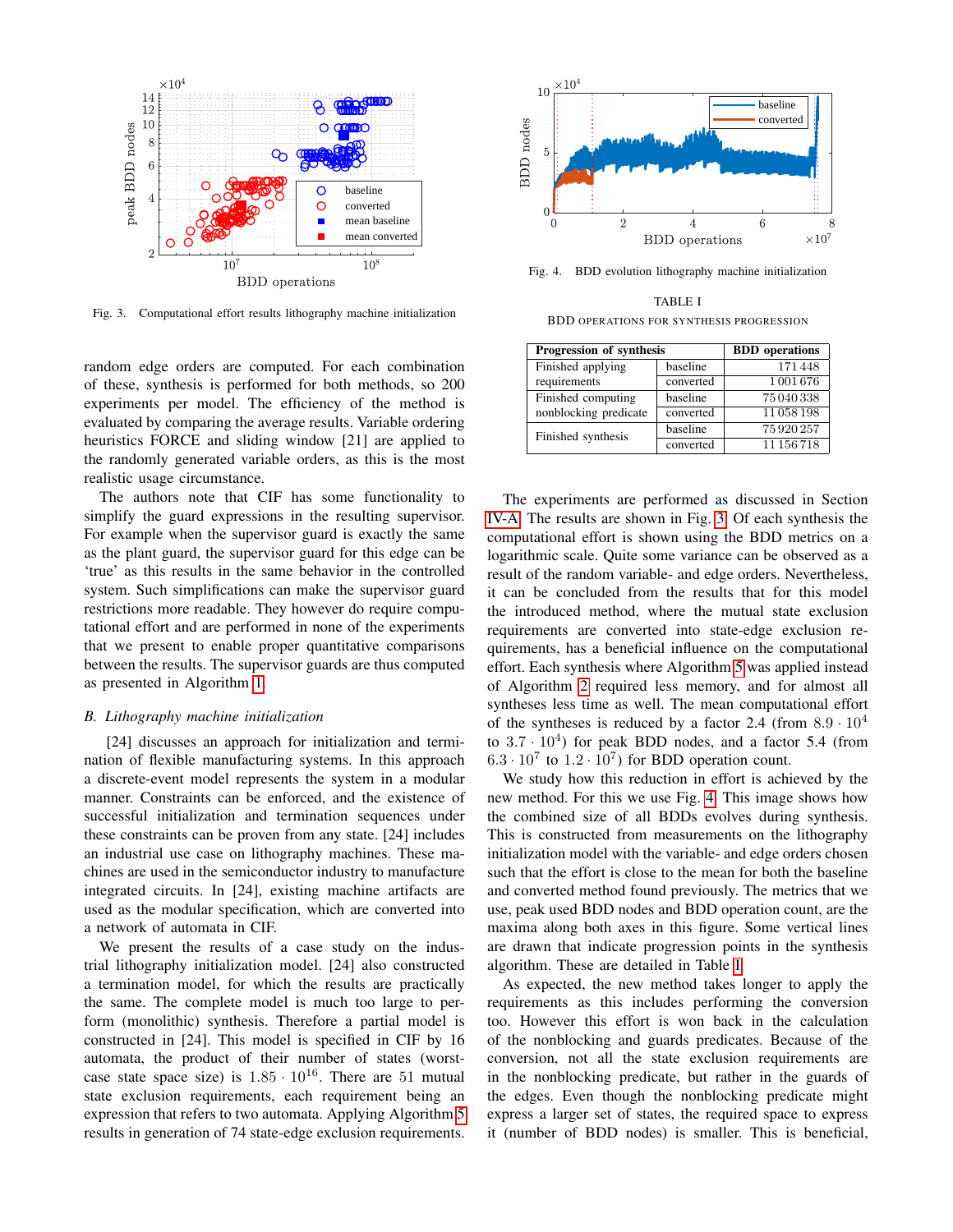

<span id="page-6-1"></span>Fig. 5. CMT room layout of a level

because the nonblocking predicate is constantly used during the synthesis; these computations are now on a smaller BDD resulting in less computational effort. We also observe that in the baseline the memory usage spikes when the guards are computed (lines 8-10 of Algorithm [1\)](#page-3-1). This spike does not occur for the new method, as the conditions where the requirements are not met were already largely included in the guards of the edges during the conversion.

#### <span id="page-6-0"></span>*C. Cat and Mouse Tower*

As academic use case we take the Cat and Mouse Tower (CMT) from [25]. This model has been selected as it includes mutual state exclusion requirements, and additionally can be scaled in size.

On each floor of the tower there are five rooms as shown in Fig. [5.](#page-6-1) Cats and mice can move between the rooms as indicated by the arrows. All doors can be controlled, except for the bidirectional cat door between rooms 2 and 4. There are  $n$  levels. Between each level there is a controllable connection that both cats and mice can use. This connection is between room j of level  $5 \cdot i + j$  to room j of level  $5 \cdot i + j + 1$ , for  $i \in \mathbb{N}_0$ ,  $j \in \{1, 2, 3, 4, 5\}$ , and  $5 \cdot i + j \le n$ . There are k cats and k mice, and consequently each room can also hold between 0 and  $k$  cats and/or mice. The cats start in room 1 of level 1, and the mice start in room 5 of level  $n$ . The informal requirement of this system is that there can never be a cat and a mouse in the same room at the same time.

Same as [25], the model is constructed as a network of finite state automata. For each room two automata with  $k+1$ states each are used that represent the amount of cats and mice present. The state of the automata is updated accordingly when the event occurs that a cat or a mouse moves between rooms. For each room a mutual state exclusion requirement is specified, expressing that there is either no cat or no mouse.

The same experiments as in Section [IV-B](#page-5-0) have been repeated for this model for some combinations of  $n$  and  $k$ . The results are summarized in Table [II.](#page-6-2) Table [II](#page-6-2) additionally shows how many state-edge exclusion requirements are generated by Algorithm [5](#page-4-3) during each synthesis.

For this model, the computational effort is lower when using the baseline method, rather than the proposed conversion method. We study the evolution of the BDD size during the synthesis for why this might be the case. Fig. [6](#page-6-3) shows the

TABLE II CMT EXPERIMENTAL RESULTS

<span id="page-6-2"></span>

| n  | k              | method    | mean peak                   | mean BDD           | generated |
|----|----------------|-----------|-----------------------------|--------------------|-----------|
|    |                |           | <b>BDD</b> nodes            | operations         | s-e reqs. |
| 5  |                | baseline  | $8.8 \cdot 10^3$            | $5.3 \cdot 10^5$   | n.a.      |
|    |                | converted | $9.0 \cdot 10^3$            | $6.6 \cdot 10^5$   | 86        |
| 5  | $\mathfrak{Z}$ | baseline  | $3.2 \cdot 10^5$            | $3.5 \cdot 10^8$   | n.a.      |
|    |                | converted | $3.0 \cdot \overline{10^5}$ | $4.5 \cdot 10^8$   | 258       |
| 10 |                | baseline  | $3.2 \cdot 10^{4}$          | $5.4 \cdot 10^6$   | n.a.      |
|    |                | converted | $3.2 \cdot 10^{4}$          | $6.6 \cdot 10^{6}$ | 176       |
| 10 | $\overline{c}$ | baseline  | $2.9 \cdot 10^5$            | $2.3 \cdot 10^8$   | n.a.      |
|    |                | converted | $2.6 \cdot 10^{5}$          | $2.7 \cdot 10^8$   | 352       |



<span id="page-6-3"></span>Fig. 6. BDD evolution CMT

evolution of the BDD during synthesis of a CMT model with  $n = 5$  and  $k = 1$ . This is constructed from measurements with a variable- and edge order chosen such that the effort is close to the mean for both the baseline and converted method. Again we observe that for the new method it takes longer to apply the requirements; it requires  $1.5 \cdot 10^5$  more BDD operations. However, it can be seen that this invested effort is not won back later during synthesis; the total synthesis requires 1.3·10<sup>5</sup> more BDD operations. Essentially, not many additional nodes are required after applying the requirements to compute the nonblocking predicate. I.e., for the CMT model the nonblocking predicate is relatively simple to express when compared to the other predicates representing the system. The same was observed for the CMT model for larger values for  $n$  and  $k$ .

On the contrary, for the lithography machine initialization model we saw the expression of the nonblocking predicate was relatively complex. The new method focuses on reducing the BDD size of the nonblocking predicate. As the nonblocking predicate has a larger impact on the computational effort of the lithography machine model compared to the CMT model, there is less efficiency to be gained for the CMT model by applying the conversion method. As it turns out, for the CMT model the efficiency gain was too little to win back the invested effort for applying the conversion.

To further support the statement above, why the method might work for one model and not the other, we create a modified CMT model so that the construction of the nonblocking predicate becomes relatively complex. The modification is as follows: Initially there are no cats or mice in the tower; cats can enter room 1 level 1, and mice can enter room 5 level  $n$ uncontrollably whenever there is space; each room can hold